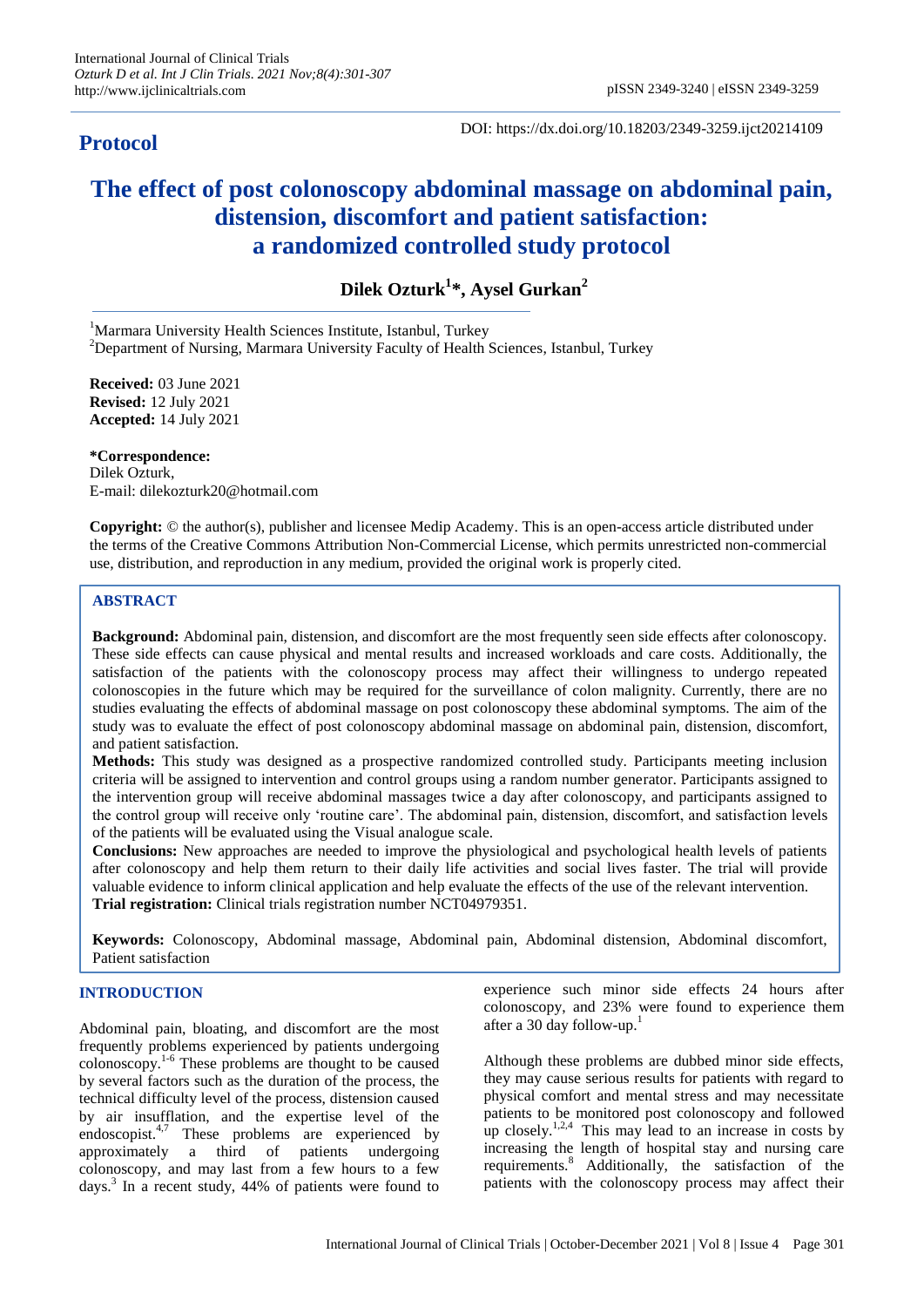willingness to undergo repeated colonoscopies in the future which may be required for the surveillance of colon malignity. $\frac{5}{3}$ 

For these reasons, decreasing post colonoscopy abdominal pain, distension, and discomfort and increasing patient satisfaction may increase the acceptance of future colonoscopy screening for colorectal cancers.<sup>9</sup>

Studies focused on decreasing abdominal symptoms after colonoscopy and increasing patient comfort and satisfaction have yielded varying results. For example, while some studies have reported that rectal tube application after colonoscopy reduces pain and increases patient comfort and satisfaction, in another study, it was determined that rectal tube application post colonoscopy had no effect on abdominal distension, pain, discomfort, and patient satisfaction after the process and 24 hours  $\arctan \arctan 10,11$ 

In another study, rectal aspiration applied right after colonoscopy was found to be more effective in decreasing abdominal symptoms compared to the application of rectal tubes after colonoscopy.<sup>5</sup> In another study where total colonic decompression through repeating cecal intubation after colonoscopy was applied, the method was found to decrease the distension complaints of patients in the early post colonoscopy period from 59% to 25%. However, in this study, no significant difference between the groups that did and did not receive decompression with regard to abdominal pain and distension could be found 24 to 48 hours after the procedure.<sup>12</sup>

In yet another study, no significant difference with regard to pain intensity could be found between the aspiration of air in the curves of the colon without repeated intubation while the colonoscope was being taken out and rectal aspiration.<sup>8</sup>

Abdominal massaging has been shown to help improve symptoms in patients with severe constipation.<sup>13</sup> In the literature, it has been reported that abdominal massage relaxes the abdominal muscles and stimulates the excretory activity by supporting the intestine, decrease discomfort and pain in individuals with abdominal pain related to cramps or flatulence, and increase the quality of life.<sup>13,14-18</sup> Moreover, it is a non-invasive and safe nonpharmacological method. It has no known side effects and does not require any cost.<sup>15,16,19</sup>

We assumed that abdominal massaging could improve post colonoscopy abdominal symptoms. However, to date, there are no studies evaluating the effects of abdominal massaging on post colonoscopy abdominal symptoms.

Therefore, we designed a prospective study to evaluate the aspect of post colonoscopy abdominal massage that concerns endoscopy nurses, namely, the effect on abdominal pain, distension, discomfort, and patient satisfaction.

#### *Aim*

The aim of the study was to evaluate the effect of post colonoscopy abdominal massage on abdominal pain, distension, discomfort, and patient satisfaction.

# *Null hypothesis*

There will be no significant difference between patients receiving abdominal massage post colonoscopy and those not receiving such an intervention with regard to abdominal pain, distension, discomfort, and patient satisfaction.

# **METHODS**

# *Trial design*

In this trial, a two-group design where each group is assigned an equal number of random participants will be used. This design will enable examine the effect of the intervention on the outcome variables.

# *Setting*

The trial will be conducted in the endoscopy unit of a third level public hospital in Istanbul, Turkey.

# *Participants and sampling*

The minimum sample size was calculated using power analysis in the G\*power (v3.1.7) program. In the calculation performed by taking the post application pain measurements in the previous study [mean  $8.3$  (SD=15.7) for rectal tube; and mean 2.9 (SD=8.6) for rectal aspiration] into consideration and seeking a significance level of 0.05 (α) and a statistical testing power of  $80\%$ (1-β) the effect size was calculated to be (d) 0.427 and according to the standard deviation value (SD) the necessary sample size was found to be 176 (N=88 for each group).<sup>5</sup> It was decided to include a total of  $180$ patients in the study and assign 90 to the intervention group and 90 to the control group.

Inclusion criteria were defined as receiving outpatient non-sedated colonoscopy for diagnosis and scanning, being of 18 years of age and above, owning a cell phone, having a body mass index below 30, being conscious and having location, people, and time orientation, having no communication barriers, being able to communicate in Turkish, and giving written informed consent to participate in the study.

Exclusion criteria were receiving sedation, having previously received intestine resection or other intestinal surgery, having an uncontrolled psychopathological illness, receiving colonoscopy for treatment, and having active lower gastrointestinal system bleeding. Removal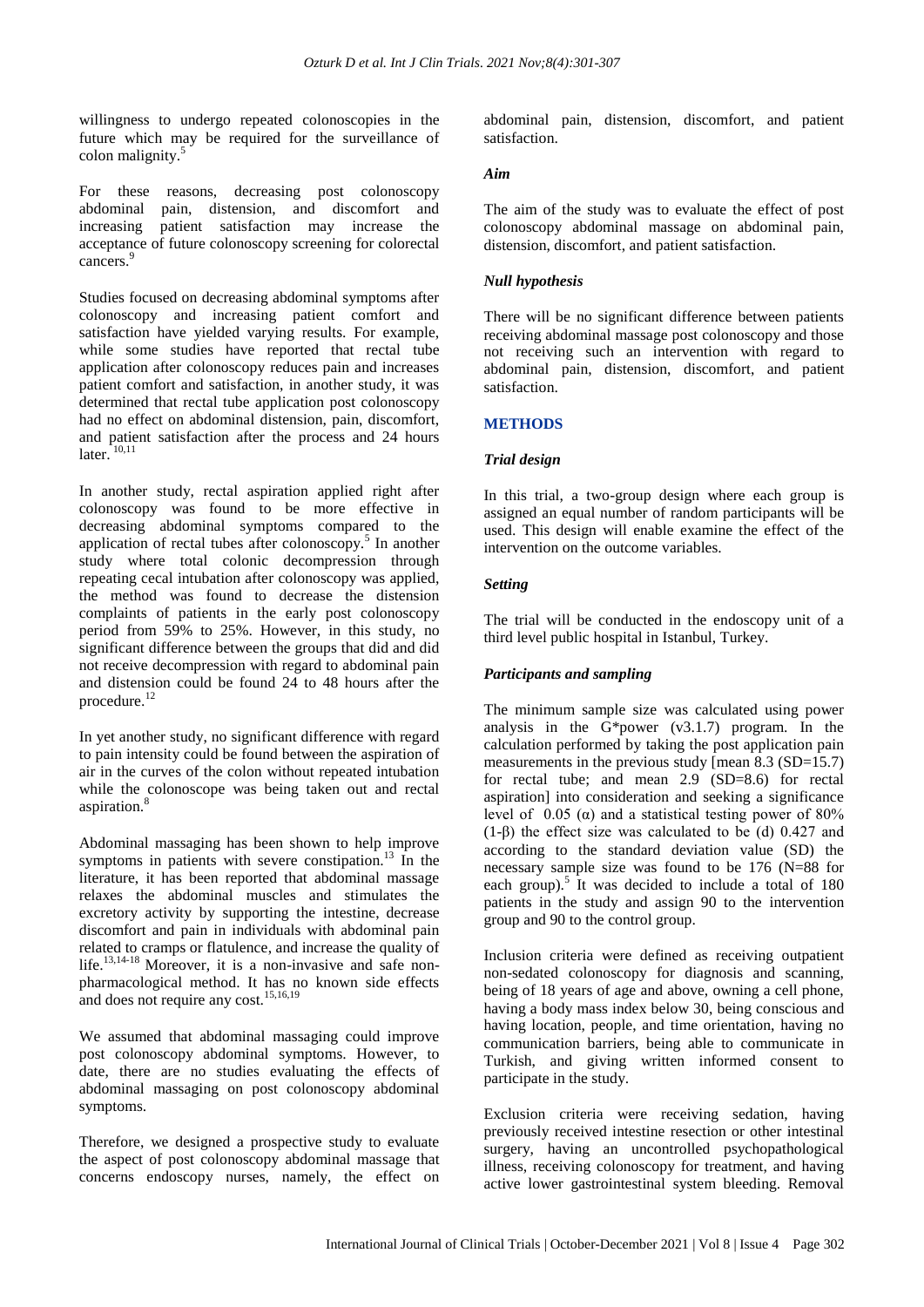criteria were colonoscopy remaining unfinished because of insufficient bowel cleaning, desiring to leave the study of one's own volition, and not complying with study processes and conditions.

# *Randomization*

The participants will be selected from the endoscopy appointment list. The randomization of patients who meet inclusion criteria will be performed through a random number generator.

# *Instruments*

# *The demographic and clinical information form*

This form, which was prepared by the researchers based on the literature, included the demographic characteristics [age, sex, height, weight, body mass index (BMI), marital status, education level, occupation, employment status, income level, health insurance, smoking, alcohol use, additional systemic diseases, medication used continuously, history of colorectal cancer in the family, excretion habits] of the patients and their clinical characteristics (history of colonoscopy, whether the patient was informed regarding colonoscopy, current colonoscopy indication, whether the patient experienced an unwanted event during intestinal preparation, colonoscopy placement depth, the start and finish times of colonoscopy, and process duration) as well as their phone numbers for communication.<sup>5,11,20</sup>

#### *The visual analog scale (VAS)*

VAS, which is a single dimension scale widely used for the measurement of subjective parameters, consists of emotional adjectives in which each emotion experienced by the person at that moment is marked with a vertical line on a plane. $21-24$ 

VAS, an extremely simple, effective, repeatable, measuring tool that requires minimal tools, consist of a 10 cm long line vertically or horizontally. The two extreme descriptors of the subjective category are placed on two ends of this line  $(0=$  'no emotion at all',  $10=$  'the worst feeling imaginable'). The patient is asked to mark the line in the most appropriate location for the intensity of his/her feeling.

The length from the lowest VAS level to the marking of the patient is measured with a ruler, yielding the numeric index of the emotional intensity of the patient in centimeters and millimeters.<sup>24-27</sup> A result of 0 cm indicates no emotion, 1 to 3.9 cm indicates 'mild' emotion, 4 to 5.9 cm indicates 'moderate' emotion, and 6 to 10 cm indicates 'strong' emotion.<sup>27</sup>

Although the horizontal and vertical forms of the VAS have been found to have good correlation, vertical use has been reported to cause an inclination to mark higher scores and horizontal use has been reported to increase

clinical performance with less possibility of error. 21,26-28 Thus, the horizontal VAS will be used in this study.

The reasons behind the selection of this scale in this trial to evaluate the post colonoscopy abdominal pain  $(0=$  'no pain', 10= 'unbearable pain'), distension (0= 'no distension', 10= 'unbearable distension'), abdominal comfort (0= 'not comfortable at all', 10= 'completely comfortable') and satisfaction ( $0=$  'not satisfied',  $10=$ 'completely satisfied') levels of the patients were this scale being tested for validity and reliability in our country and this scale being used in many other studies.<sup>24,25,29</sup>

# *The monitoring forms*

The post colonoscopy abdominal symptoms levels of the control group patients after the process (day 0) at the unit and at home and in the morning and evening of the  $1<sup>st</sup>$ day after the process will be recorded on this form, as well as the post colonoscopy abdominal symptoms of the intervention group patients after the process (day 0) and in the morning and evening of the first day before and after the application of abdominal massage.

Additionally, the satisfaction levels of both groups at the end of the  $1<sup>st</sup>$  day will be recorded.

# *Intervention*

The participants will be assigned to one of the two groups according to the randomization list. Participants assigned to the intervention group will receive abdominal massages twice a day after colonoscopy, and participants assigned to the control group will receive only 'routine care'.

In the trial, the abdominal massage application will be conducted according to the 'Abdominal massage application guide' developed by Uysal, Eşer, and Akpınar in our country (Table 1). $\frac{3}{5}$ 

Accordingly, abdominal massaging has been suggested to be applied twice a day, 30 minutes after a meal for 15 minutes. The required tools for application are a towel and liquid vaseline. The massage movements include three basic maneuvers, namely effleurage, petrissage, and vibration.<sup>15,30-32</sup> Before the application, the patient will be given a lying down position and the head of the bed will be raised by 30°-45°.

After the abdominal area is unclothed with special attention to the privacy of the patient, the skin will be dried with a towel if it is moist. In order to ensure that the hands move easily across the skin of the patient and to avoid discomfort, liquid vaseline will be used. After pouring an amount of liquid vaseline to the palms and spreading to the hands according to the guide, the area will be massaged for 15 minutes. After the massage, the abdominal area will be covered and the patient will lie down in a comfortable position.<sup>19,30,33</sup>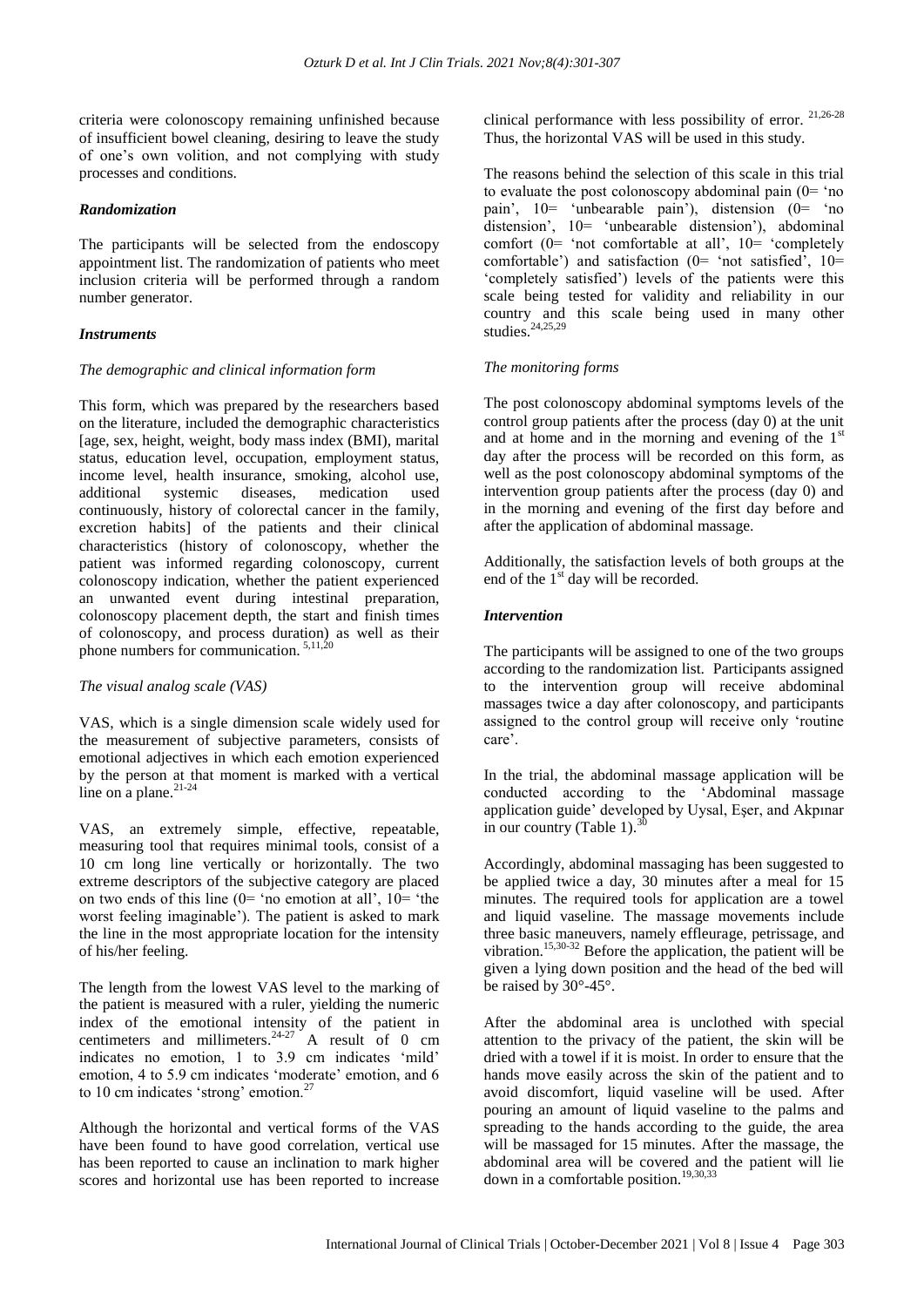# **Table 1: The abdominal massage application guide.**

|     | The abdominal massage application guide                                                                                                                                                                                         |
|-----|---------------------------------------------------------------------------------------------------------------------------------------------------------------------------------------------------------------------------------|
| 1.  | The hands are washed.                                                                                                                                                                                                           |
| 2.  | The patient and his/her next of kin are informed on the process.                                                                                                                                                                |
| 3.  | Whether there is pain, sensitivity, tension, rashes, or disruptions in skin integrity in the abdominal area are                                                                                                                 |
|     | evaluated, as well as how full the bladder is.                                                                                                                                                                                  |
| 4.  | The patient is given a lying down position and if there is risk involved, the head of the bed is raised by 30-45                                                                                                                |
|     | degrees.                                                                                                                                                                                                                        |
| 5.  | The abdominal area is unclothed with special attention to privacy. If the skin is moist, it is dried with a towel.                                                                                                              |
| 6.  | A small amount of liquid vaseline is poured into the massager's hands and the hands are rubbed together to                                                                                                                      |
|     | warm up the hands and distribute the vaseline.                                                                                                                                                                                  |
| 7.  | Abdominal massage is started.                                                                                                                                                                                                   |
| 8.  | The massage begins with surface effleurage. The abdominal region is rubbed down from the upper epigastric                                                                                                                       |
|     | region, over the iliac bones (the point where the femur meets the vertebral column), and to the groin from both<br>sides of the pelvis with mild pressure. This prevents reactionary abdominal wall tension to the first touch. |
| 9.  | After the abdominal wall relaxes;                                                                                                                                                                                               |
|     | In a manner to ensure all motions are clockwise                                                                                                                                                                                 |
|     | Taking the anatomical abdominal area starting from the anterior superior side of the right iliac bone,<br>$\bullet$                                                                                                             |
|     | following the costa bone line, to the anterior superior side of the left iliac bone into consideration,                                                                                                                         |
|     | First, the lower right side of the abdominal area where the ascending colon is located and the upper right<br>$\bullet$                                                                                                         |
|     | side of the abdominal area is massaged, going to the upper left side (for the transverse colon) and the lower                                                                                                                   |
|     | left sides (for the descending colon), following the rib line.                                                                                                                                                                  |
|     | Each quadrant must be massaged last at least 1 minute and apply with moderate pressure.                                                                                                                                         |
| 10. | After rubbing, petrissage is applied with the palm in the same order of quadrants.                                                                                                                                              |
|     | • After rubbing, the right hand is placed on the lower right corner of the abdominal area. After supporting with                                                                                                                |
|     | the left hand, the hands make circles in 4-5 cm diameters, and the pertisage is applied clockwise (the                                                                                                                          |
|     | procession direction of the intestines).                                                                                                                                                                                        |
| 11. | Following rubbing and petrissage movements are repeated for 15 minutes.                                                                                                                                                         |
| 12. | The speed of the massage movements and the number of repetitions should be on a normal level. The pressure                                                                                                                      |
|     | and strength of the application should be arranged according to the sensitivity of the patient.                                                                                                                                 |
| 13. | A vibrating motion is given using the fingertips for a minute at the end, and the procedure is ended with a                                                                                                                     |
|     | rubbing motion.                                                                                                                                                                                                                 |
| 14. | The patient is covered and given a comfortable position.                                                                                                                                                                        |
| 15. | The hands are washed.                                                                                                                                                                                                           |

#### *Intervention group*

The first face to face interview with the patients in this group will be conducted by the first author of the study an hour before colonoscopy. In this interview, the 'Demographic and clinical information form' will be filled out and abdominal massage training will be provided. Additionally, patients and their next of kin will be informed on the use of VAS and how to record abdominal pain, distension, discomfort, and satisfaction levels.

The second face to face interview will be conducted after colonoscopy in the monitoring room. In this interview, the abdominal pain, distension, and discomfort levels of the patients will be evaluated using the VAS and recorded on the monitoring form (T0). Follow up measurements will be performed at 7 different time points. The first abdominal massage will be applied by the researcher and 30 minutes after the completion of the massage, the abdominal pain, distension, and discomfort levels of the patients will be evaluated using the VAS and recorded (T1). Before discharge from the unit, the

patients and their next of kin will be given explanations on the subjects not understood regarding the abdominal massage application, VAS, and the use of the monitoring form. Additionally, the patients and their next of kin will be given the 'Abdominal massage application guide', a VAS for each measurement time point, and the 'Monitoring form'.

The second abdominal massage application will be performed at home by the patient or his/her next of kin at the evening of the day the colonoscopy was performed (day 0). The third and fourth abdominal massages will be performed the  $1<sup>st</sup>$  day after colonoscopy in the morning and evening by patients or their next of kin.

Abdominal pain, distension, and discomfort levels will be measured using VAS before each application (T2, T4, and T6) and 30 minutes after (T3, T5, and T7) each application and recorded on the monitoring form. Additionally, satisfaction levels will be recorded on the monitoring form at the end of the  $1<sup>st</sup>$  day after colonoscopy. Phone communication will be established with patients or their next of kin in the evening of the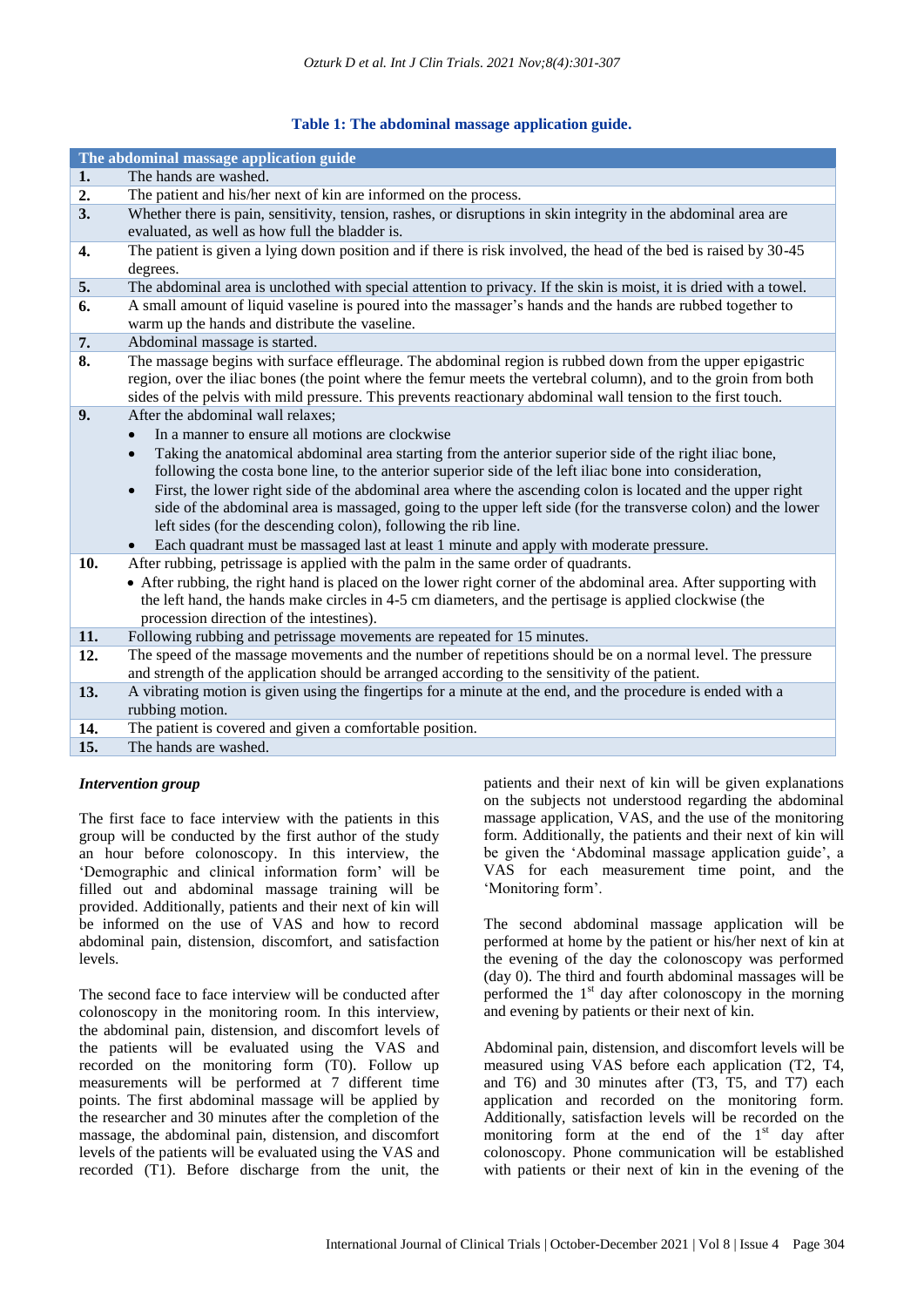colonoscopy to support massage training and at the end of the  $1<sup>st</sup>$  day to receive the screenshot of the monitoring form.

#### *Control group*

The first face to face interview with the patients in this group will be conducted by the first author of the study an hour before colonoscopy. In this interview, the 'Demographic and clinical information form' will be filled out. Additionally, patients and their next of kin will be informed on the use of VAS and how to record abdominal pain, distension, discomfort, and satisfaction levels.

The second face to face interview will be conducted after colonoscopy in the monitoring room. In this interview, 45 minutes after the colonoscopy, the abdominal pain, distension, and discomfort levels of the patients will be evaluated using the VAS and recorded on the monitoring form (T0). Before discharge from the unit, the patients and their next of kin will be given the VAS and the Monitoring Form, and explanations on the subjects not understood regarding the use of those tools will be given. The follow up measurements of the participants in this group will be performed in 3 different time points. Abdominal pain, distension, and discomfort levels will be measured with VAS and recorded on the monitoring form the evening of the colonoscopy (day  $0$ ) (T1), and in the morning (T2) and evening (T3) of the day after colonoscopy. Additionally, satisfaction levels will be recorded on the monitoring form at the end of the  $1<sup>st</sup>$  day after colonoscopy. Phone communication will be established with patients or their next of kin in the evening of the colonoscopy to support the patients and at the end of the  $1<sup>st</sup>$  day to receive the screenshot of the monitoring form (Figure 1).



**Figure 1: Study flow diagram.**

#### *Ethical considerations*

This trial was approved by the Marmara University School of Medicine Ethics Board for Clinical Studies with the date 24.07.2020 and protocol code 09.2020.885. Additionally, permission was taken from the administration of the Prof. Dr. Cemil Taşcıoğlu City Hospital attached to the Istanbul Department of Health (Date:13.07.2020) where the study will be conducted and the Medical Specialty Education Board (Date:29.07.2020). Before data collection, the type and aim of the study will be explained to the participants as well as the application process and their rights regarding this process, and written informed consent will be sought. The principles of the 2008 Helsinki Declaration will be upheld throughout the study.

#### *Statistical analysis*

In the evaluation of the data obtained from the trial, the NCSS (Number Cruncher Statistical System) 2007 Statistical Software (NCSS LLC, Kaysville, Utah, USA) program will be used for statistical analyses. Beside descriptive statistical methods for data evaluation (mean values, standard deviation, median values, frequencies and rates), the Shapiro Wilks test and Box plot graphs will be used to evaluate the compliance of data with normal distribution. The intergroup evaluations of normally distributed variables will be performed using the Student t test, and the intergroup evaluations of data not complying with normal distribution will be performed using the Mann Whitney U test.

According to follow up measurements, the Repeated measures test and post-hoc Bonferroni test will be used in the intragroup evaluation of normally distributed variables, and the evaluations between two follow up measurements will be performed using the paired samples test. Intragroup follow ups not exhibiting normal distribution will be evaluated using the Friedman test and the post hoc Bonferroni corrected Dunn test. The relationships between variables will be evaluated using correlation analyses according to distribution, and advanced evaluations will be performed using Linear regression modeling. Qualitative data will be compared using the Pearson Chi squared test and the Fisher's exact test. The results will be evaluated using a 95% confidence interval and a statistical significance level of  $p<0.05$ .

#### **DISCUSSION**

This trial is the first study meticulously evaluating the aspects of post colonoscopy abdominal massaging that concern endoscopy nurses; which are its effects on abdominal pain, distension, distension, and patient satisfaction.

Additionally, the study design will provide valuable evidence to inform clinical application and help to evaluate the effects of the use of the relevant intervention.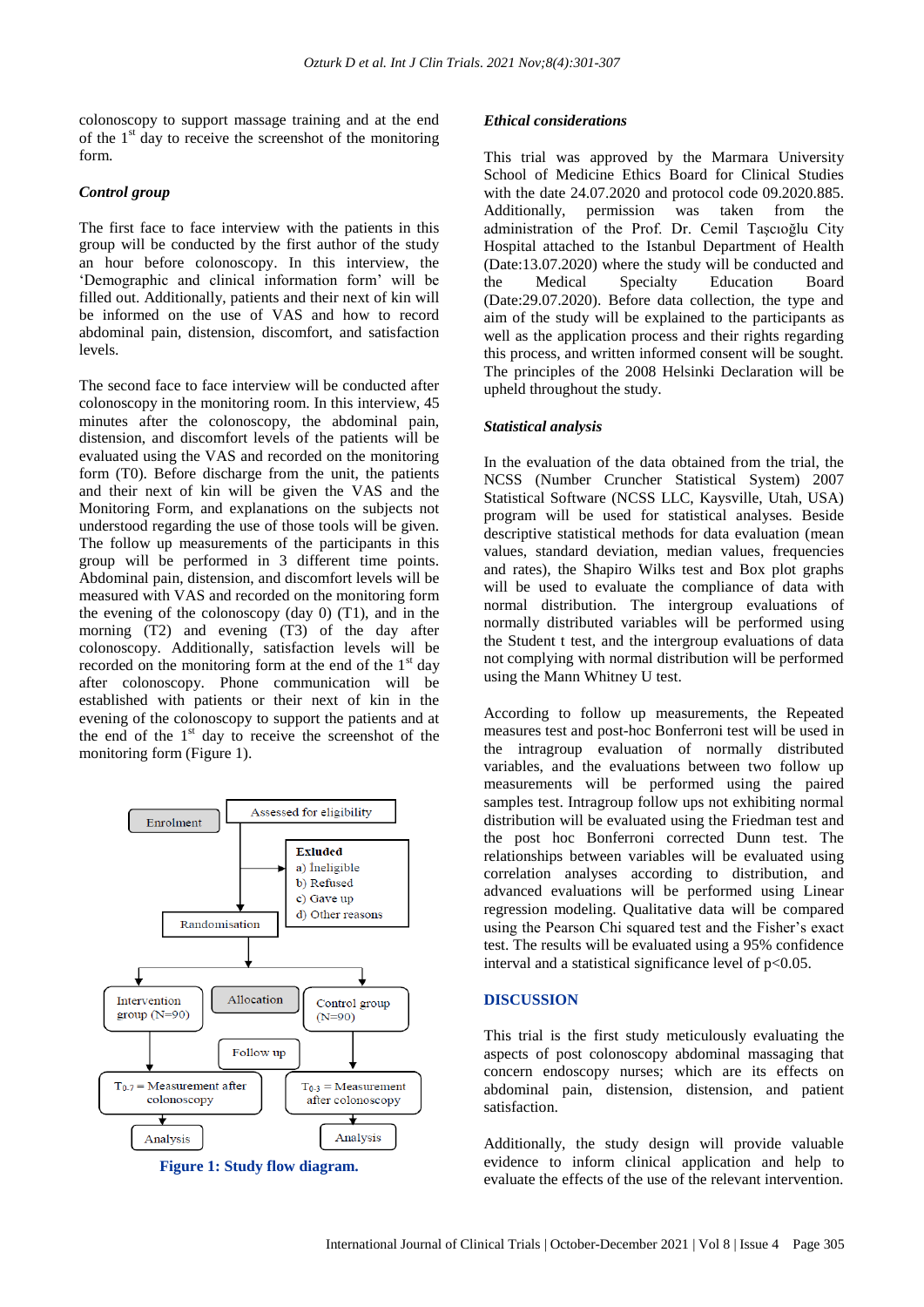#### **CONCLUSION**

Although colonoscopy is a generally well tolerated, safe diagnosis and treatment method it causes some side effects. It is noticeable that the frequently experienced effects of side effects such as abdominal pain, distention and discomfort on the patient after colonoscopy. The study will provide valuable evidence to endoscopy nurses by evaluating the effects of abdominal massage on patients' abdominal pain, distention, comfort and satisfaction after colonoscopy. It will also have positive effects in terms of the efficient use of the workforce by healthcare professionals.

#### *Funding: No funding sources*

#### *Conflict of interest: None declared*

*Ethical approval: This trial was approved by the Marmara University School of Medicine Ethics Board for Clinical Studies and protocol code 09.2020.885. Additionally, permission was taken from the administration of the Prof. Dr. Cemil Taşcıoğlu City Hospital attached to the Istanbul Department of Health where the study will be conducted and the Medical Specialty Education Board* 

#### **REFERENCES**

- 1. Steffenssen MW, Najami I, Nielsen E, Baatrup G. Patient-reported complications related to colonoscopy: a prospective feasibility study of an email-based survey. Acta Oncol. 2019;58(1):65-70.
- 2. Sumanac K, Zealley I, Fox BM, Rawlinson J, Salena B, Marshall JK, et al. Minimizing postcolonoscopy abdominal pain by using CO(2) insufflation: a prospective, randomized, double blind, controlled trial evaluating a new commercially available CO(2) delivery system. Gastrointest Endosc. 2002;56(2):190-4.
- 3. Erstad DJ, Krowsoski LS, Kaafarani HM. Abdominal Pain After Colonoscopy. Gastroenterology. 2017;152(3):486-7.
- 4. Yi CH, Liu TT, Lei WY, Hung JS, Chen CL. Influence of Rectal Decompression on Abdominal Symptoms and Anorectal Physiology following Colonoscopy in Healthy Adults. Gastroenterol Res Pract. 2016;4101248.
- 5. Liu TT, Yi CH, Lei WY, Yu HC, Hung JS, Chen CL. Comparison of rectal suction versus rectal tube insertion for reducing abdominal symptoms immediately after unsedated colonoscopy. Endosc Int Open. 2016;4(6):725-9.
- 6. Devitt J, Shellman L, Gardner K, Nichols LW. Using positioning after a colonoscopy for patient comfort management. Gastroenterol Nurs. 2011;34(2):93-100.
- 7. Kim SY, Kim HS, Park HJ. Adverse events related to colonoscopy: Global trends and future challenges. World J Gastroenterol. 2019;25(2):190-204.
- 8. Ozkan N, Kayaoglu HA, Ersoy OF, Çelik A. The effect of desufflation points on the pain cause by

insufflated air during colonoscopy. Turkey Clinical J Med Sci. 2007;27:672-6.

- 9. Lynch I, Hayes A, Buffum MD, Conners EE. Insufflation using carbon dioxide versus room air during colonoscopy: Comparison of patient comfort, recovery time, and nursing resources. Gastroenterol Nurs. 2015;38(3):211-7.
- 10. Steinberg EN, Howden CW. Randomized controlled trial of rectal tube placement for the management of abdominal distension following colonoscopy. Gastrointest Endosc. 1997;46(5):444-6.
- 11. Hilzenrat N, Fich A, Odes HS, Krugliak P, Eidelman L, Gaspar N, et al. Does insertion of a rectal tube after colonoscopy reduce patient discomfort and improve satisfaction?. Gastrointest Endosc. 2003;57(1):54-7.
- 12. Lee JG, Vigil H, Leung JW. A randomized controlled trial of total colonic decompression after colonoscopy to improve patient comfort. Am J Gastroenterol. 2001;96(1):95-100.
- 13. Lamas K, Lindholm L, Stenlund H, Engstrom B, Jacobsson C. Effects of abdominal massage in management of constipation - A randomized controlled trial. Int J Nurs Stud. 2009;46(6):759-67.
- 14. Liu Z, Sakakibara R, Odaka T, Uchiyama T, Yamamoto T, Ito T, et al. Mechanism of abdominal massage for difficult defecation in a patient with myelopathy (HAM/TSP). J Neurol. 2005;252(10):1280-2.
- 15. Turan N, Astı TA. The ımportance of abdominal massage in management of constipation. J Anatolia Nurs Health Sci. 2015;18(2):148-54.
- 16. McClurg D, Hagen S, Dickinson L. Abdominal massage for the treatment of constipation (protocol). Cochrane. 2011;4.
- 17. Sinclair M. The use of abdominal massage to treat chronic constipation. J Bodyw Mov Ther. 2011;15(4):436-45.
- 18. Dehghan M, Fatehi Poor A, Mehdipoor R, Ahmadinejad M. Does abdominal massage improve gastrointestinal functions of intensive care patients with an endotracheal tube?: A randomized clinical trial. Complement Ther Clin Pract. 2018;30:122-8.
- 19. McClurg D, Lowe-Strong A. Does abdominal massage relieve constipation? Nurs Times. 2011;107(12):20-2.
- 20. Arabul M, Kandemır A, Çelık M, Alper E, Akpinar Z, Aslan F, et al. Impact of an information video before colonoscopy on patient satisfaction and anxiety. Turk J Gastroenterol. 2012;23(5):523-9.
- 21. Aygin D, Var G. Pain management in trauma patients and nursing approaches. Sakarya Med J. 2012;2(2):61-70.
- 22. Çetinkaya F, Karabulut N. The impact on the level of anxiety and pain of the training before operation given to adult patients who will have abdominal operation. J Anatolia Nurs Health Sci. 2010;13(2):20-6.
- 23. Chou R, Gordon DB, Casasola OA, Rosenberg JM, Bickler S, Brennan T, et al. Management of